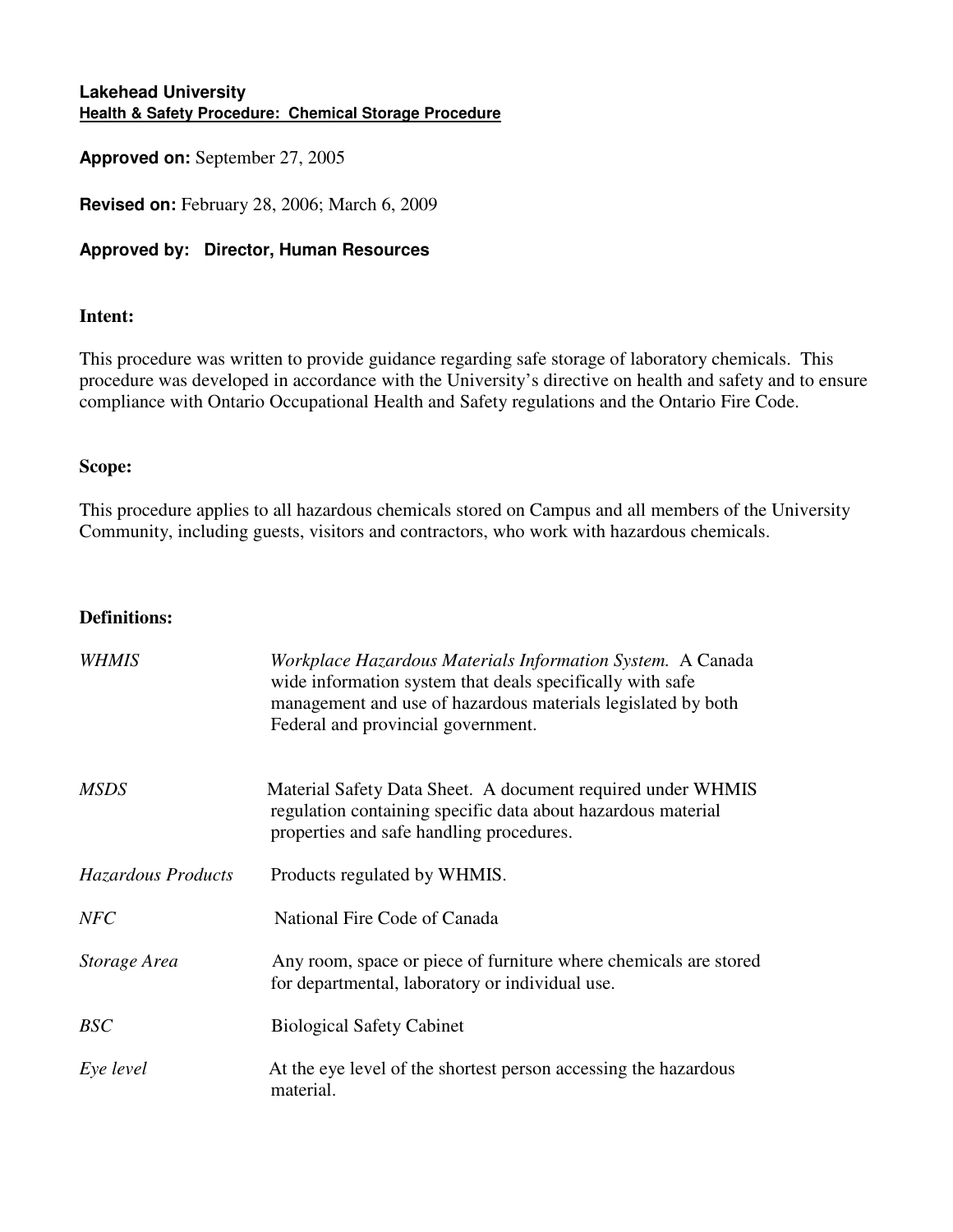### **Applicable Legislation:**

Occupational Health and Safety Act, Sections 37(1) Regulation 851, R.R.O, 1990, Industrial Establishment Regulation 860, R.R.O. 1990, WHMIS Ontario Reg. 833 R.R. O. 1990, Control of Exposure to Biological and Chemical Agents Ontario Reg. 835-846, R.R.O. 1990, for Designated Substances

Ontario Fire Code (O. Reg. 388/97) National Fire Code of Canada Controlled Drugs and Substances Act, 1996 (c. 19) Hazardous Products Act and Regulation, R.S. 1985, C. H-3.

#### **Procedure:**

#### **Storage Areas**

- Storage areas are secured when not in use and are available to authorized personnel only.
- Storage areas are well illuminated.
- Open flames, smoking and localized heating units are not permitted near storage areas.
- Mixing of chemicals on surfaces used for storage is not allowed.
- Aisles surrounding storage areas are free from obstruction and other tripping hazards.

#### **Shelf Storage**

- Large or heavy bottles and containers are stored on shelves no higher than waist level.
- Containers of chemicals are stored at or below eye level, where possible.
- Reagent bottles or containers do not protrude over the shelf edges.
- Enough storage space is allotted, ensuring that shelves are not crowded.
- Empty bottles are removed from the shelves.
- Shelves and benches are level and stable. Shelving units are securely fastened to the wall.
- The weight limit of the shelves is not exceeded.
- Shelves are clean, free from chemical contamination.

#### **Storage Containers**

- Storage containers are inspected periodically for rust, corrosion and leakage.
- Damaged containers are replaced or repaired immediately.
- Chemicals are stored in sealed containers, not beakers or open vessels.
- Stoppers are easily removed from bottles or containers.
- Containers of mercury are well stoppered, see designated substance procedure.
- Eye-dropper bottles are not used for storing corrosive or water-reactive chemicals.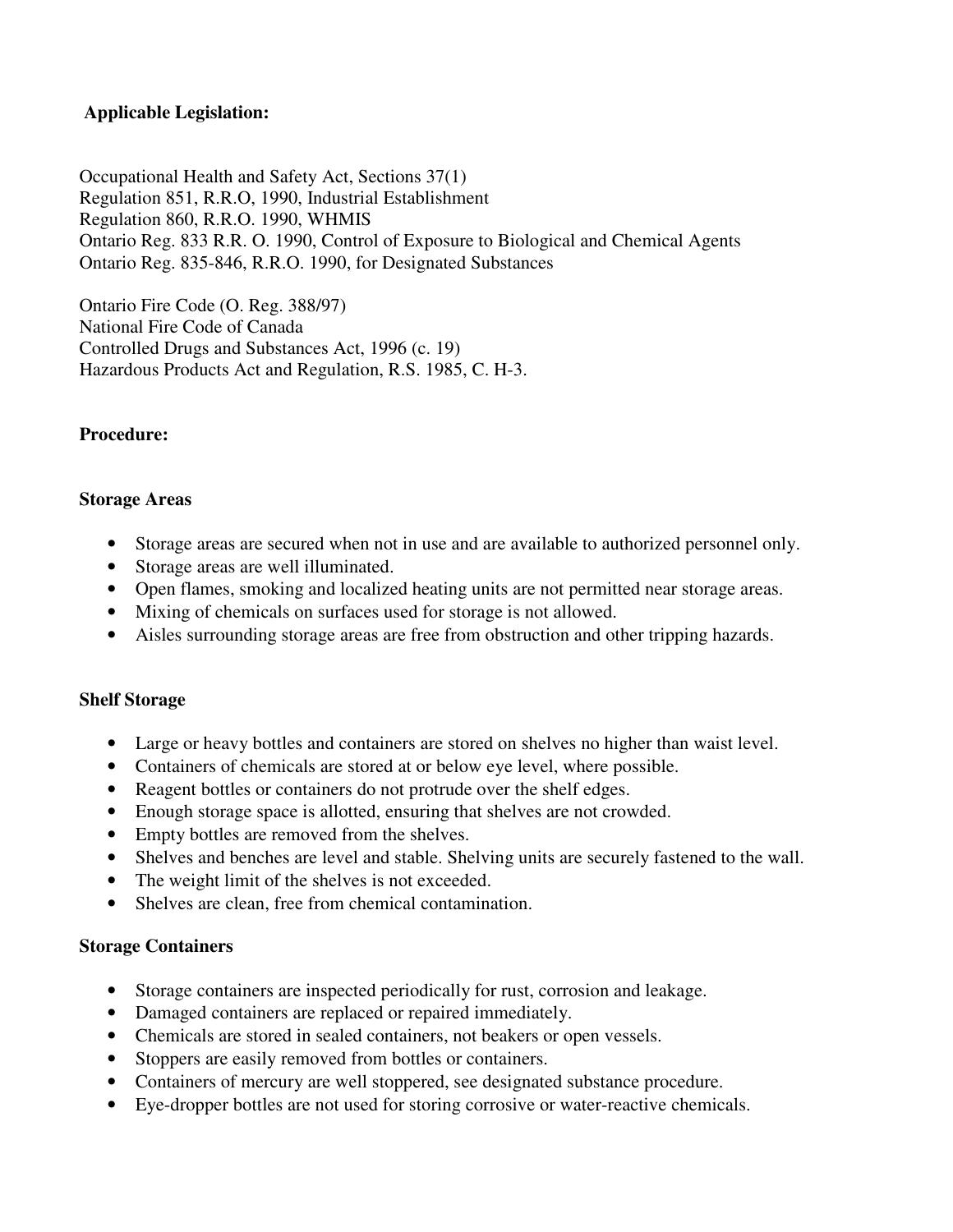## **Labelling of Chemical Containers**

- All containers are properly labelled with appropriate WHMIS supplier labels or workplace labels.
- All labels are readable and free from encrustation.
- Labels are firmly attached to the containers.
- Container labels include both date of receipt and anticipated disposal (necessary only for chemicals which degrade over time).

### **Guidelines**

- Chemicals are not exposed to direct sunlight or localized heat.
- It is recommended that containers of corrosive chemicals be stored in trays large enough to contain spillage or leakage.
- Chemicals are stored by reactive class (i.e. flammables with flammables, oxidizers with oxidizers).
- Incompatible chemicals are physically separated from each other.
- MSDS for each chemical must be consulted for proper storage instructions and should be accessible to the storage area.
- Current chemical inventory is accessible to the storage area and is filed yearly with the Office of Human Resources.
- Bottle carriers are used to transport glass bottles containing hazardous chemicals.
- New chemicals shall be segregated from waste chemicals.
- If an emergency situation occurs, Security will be notified by dialling 8911 from a safe distance, as well as, the laboratory supervisor.
- Requests for special consideration for non-compliance should be made to Human Resources Health and Safety.

### **General Storage Information**

In all cases, the material safety data sheet (MSDS) must be consulted for specific instruction on safe storage and incompatibility information.

### **Acids**

- Large bottles are stored on a low shelf or in acid cabinets.
- Oxidizing acids are segregated from organic acids, flammable and combustible materials.
- Acids are separated from caustics and from reactive metals such as sodium, magnesium and potassium.
- Acids are segregated from chemicals which can generate toxic gases on contact such as sodium cyanide and iron sulphide.
- Spill control procedures and materials (neutralizers, absorbent materials) are available.

# **Caustics**

- Caustics are stored away from acids.
- Solutions of inorganic hydroxides are stored in polyethylene containers.
- Caustics are stored below eye level.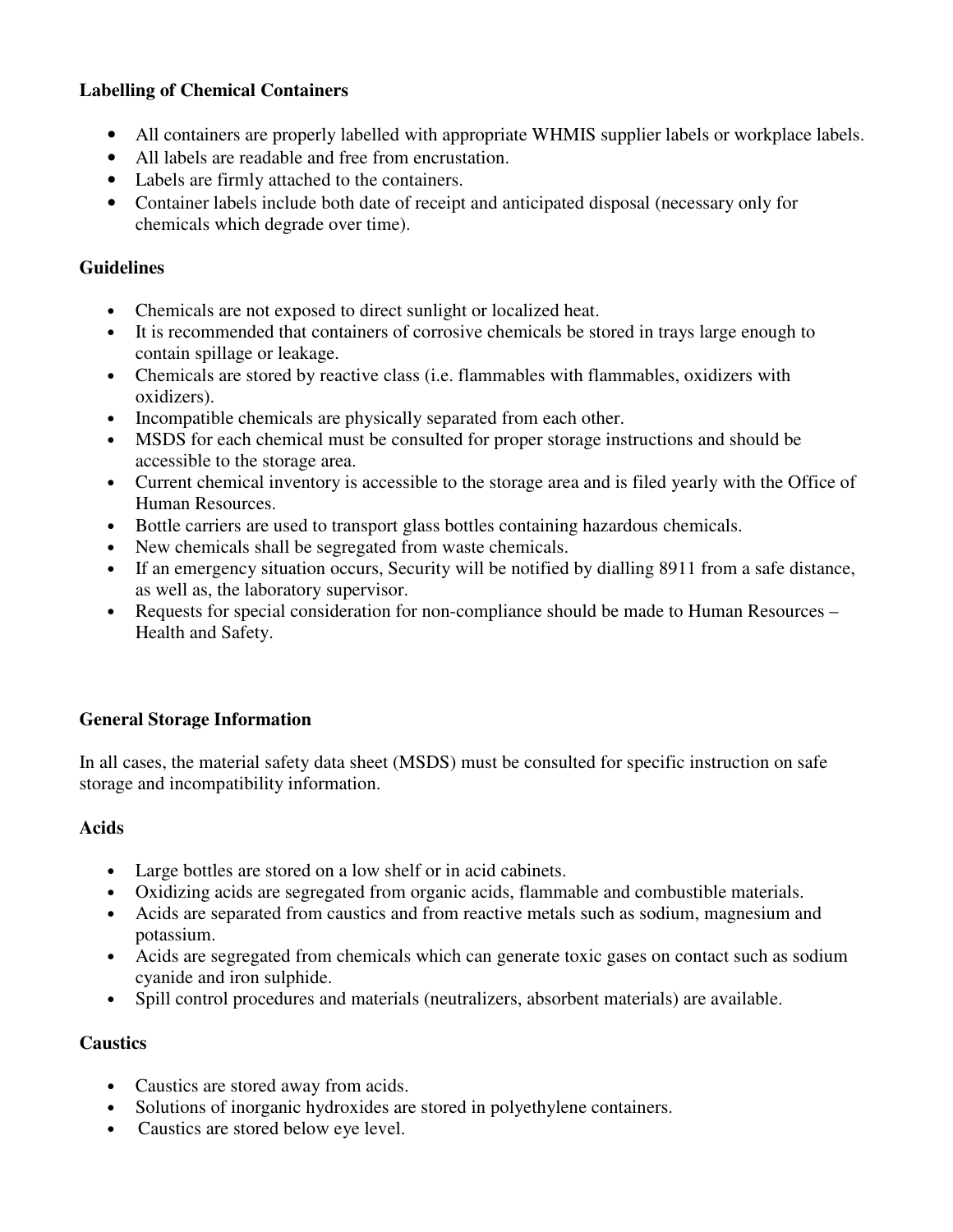• Spill control procedures and materials (neutralizers, absorbent pillows) are available.

## **Flammables**

- All flammable liquids are stored in a NFC approved flammable liquid cabinet.
- All flammable liquids are kept in a flammable cabinet, except for quantities required in one day's work.
- Containers used for the storage of flammable or combustible liquids in a laboratory shall be of not more than 5 L capacity.
- Quantities of flammable and combustible liquids greater than 300L must be stored in a designated and approved chemical storage room.
- Flammable liquids are to be kept away from any open flames or other sources of ignition.
- Only approved explosion proof or flammables refrigerators should be used to store flammable liquids.
- Smoking is prohibited in areas where flammable substances are used and stored.

# **Peroxide Forming Chemicals**

- Peroxide forming chemicals must be stored in airtight containers in a dark, cool and dry place.
- Peroxide forming chemicals should be properly disposed prior to the date of expected peroxide formation.
- Suspicion of peroxide contamination is immediately evaluated by use of safe procedures.
- Chemicals are labelled with date received and date of disposal.

# **Water Reactive Chemicals**

- Water reactive chemicals are stored in a cool, dry place.
- In case of fire, a Class D fire extinguisher is used.

# **Oxidizers**

- Oxidizers are stored away from flammable, combustible and reducing agents (e.g. zinc, alkaline metals).
- Oxidizers should not be stored on combustible surfaces.

# **Toxic Materials**

- In all areas where toxic materials are in use, a written guideline, for training purposes, will be used to address personal hygiene, use of personal protective equipment, control and use of fume hoods and BSCs and appropriate disposal.
- When toxic gases are in use, a written code of practice will be in place for the use of air purifying respirators and other PPE required for the hazard. PPE should be inspected regularly and records kept of their inspections.
- Toxic materials shall be stored separately from flammable liquids.